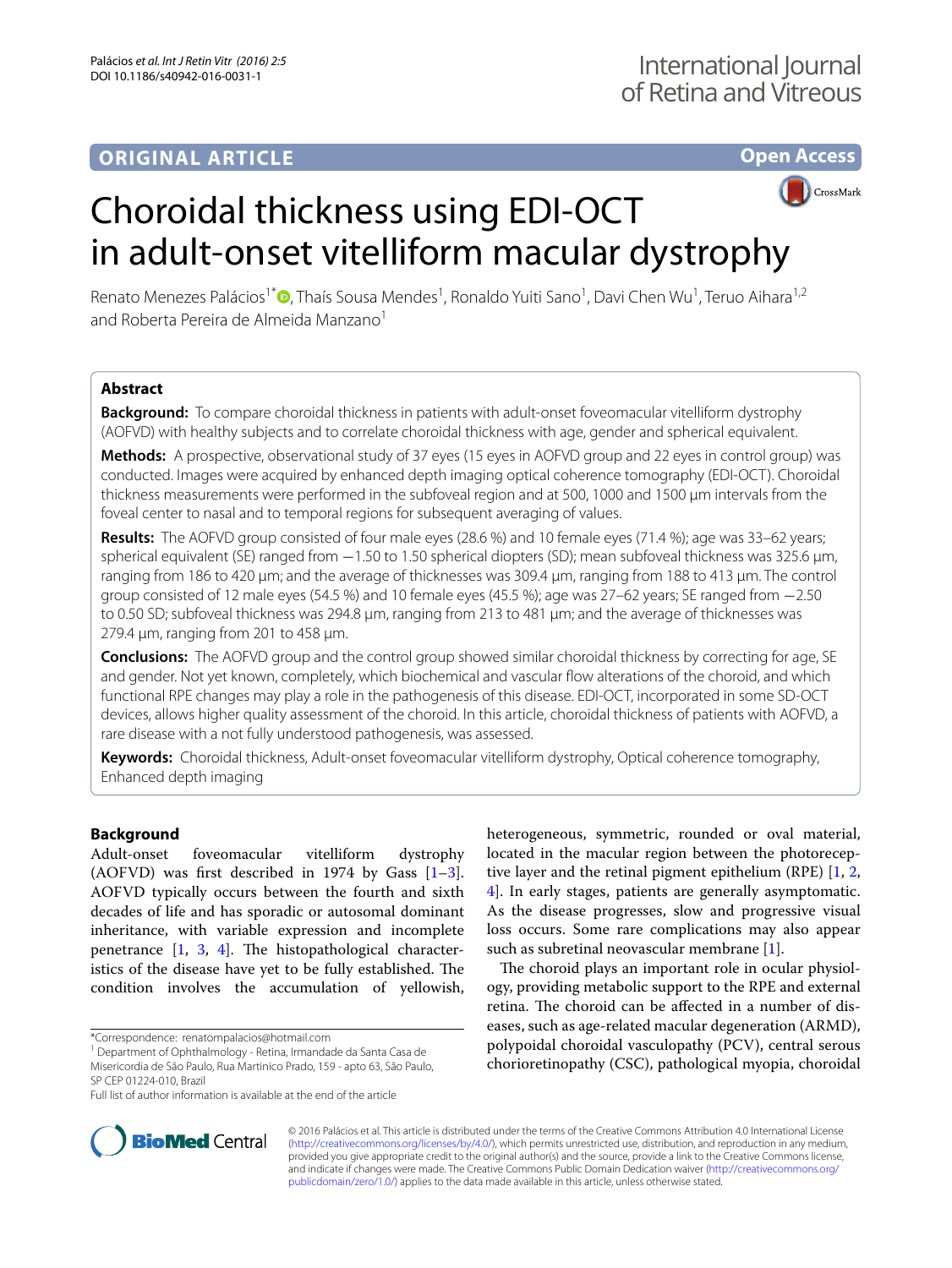melanoma, as well as atherosclerotic microvascular disease and inflammatory processes [[2](#page-4-3), [5,](#page-4-4) [6](#page-4-5)].

Currently, optical coherence tomography (OCT) is used for the study of many different retinal diseases. Following the introduction of enhanced depth imaging (EDI-OCT) technique in spectral domain OCT (SD-OCT) devices, a growing number of researchers have studied choroidal thickness in healthy eyes and in various diseases to correlate changes with pathogenesis. EDI-OCT allows better image quality and more accurate assessment of the choroidal morphology [\[2](#page-4-3), [7–](#page-4-6)[9](#page-4-7)].

The main purpose of this paper was to compare choroidal thickness of AOFVD patients with healthy subjects. Furthermore, the secondary purpose was to correlate choroidal thickness with age, sex and spherical equivalent (SE).

#### **Methods**

The present prospective, observational study was conducted at the Department of Ophthalmology of the Santa Casa de Misericórdia de São Paulo Hospital between December, 2014, and September, 2015.

The study followed the principles of the Declaration of Helsinki. The nature and possible consequences of the study were explained and all of the participants subsequently signed the informed consent. All participants were submitted to a complete ophthalmologic exam, EDI-OCT (Fig. [1](#page-1-0)), retinography (Fig. [2](#page-1-1)) and autofluorescence. In some patients, the electrooculogram (EOG) exams had been documented in another hospital prior to this study.

Exclusion criteria were: "presence of significant media opacity", "amblyopia", "refraction error [SE outside the  $-2.50$  to  $+2.50$  spherical diopters (SD) range]", "history of retinal or choroid disease", "history of any intraocular surgery or photodynamic or focal laser therapy or treatment involving intravitreal injection of anti-VEGF/ corticosteroids".



<span id="page-1-0"></span>**Fig. 1** EDI-OCT of a subject from control group. Manual measurements were performed in the subfoveal region and at 500, 1000 and 1500 µm intervals from the foveal center to nasal and to temporal regions. Choroidal thickness was defined as the distance between the outer border of the RPE and the hyper-reflective line corresponding to the border between choroid and sclera



<span id="page-1-1"></span>on retinography of a patient with AOFVD, revealing accumulation of yellowish, heterogeneous, rounded or oval material located in the macular region

The EDI-OCT (Cirrus HD-OCT ®, Carl Zeiss Meditec, Dublin, CA) of image acquisition, by using ocular tracking technology, enhances the acquisition and quality of images, although no automatic measurement function is available in the software. Image generation was achieved using 1 line raster, consisting of 6 mm lines corresponding to 4096 A-scans [[7,](#page-4-6) [8](#page-4-8)]. The intensity of the signal chosen was at least 8 (total of 10). Choroidal thickness was defined as the distance between the outer border of the RPE and the hyperreflective line corresponding to the border between choroid and sclera.

Manual measurement of choroidal thickness was performed using the caliper tool. Measurements were performed in the subfoveal region and at 500, 1000 and 1500  $\mu$ m intervals from the foveal center to nasal and to temporal regions to determine the average of the values. The measurements were made and analysed by two researchers. In the presence of discrepancy (over 20 µm), another measurement was made by both.

A *p* value lower than 0.05 (5 %) was considered statistically significant (Spearman's correlation coefficient, Pearson's Chi square, and Mann–Whitney). All statistical analyses were performed using version 2.15.2 of the R Statistics program.

#### **Results**

This study included 36 eyes (18 individuals), including 14 eyes (40.5 %) in AOFVD group and 22 eyes (59.5 %) in control group. Both eyes of all participants were included.

The AOFVD group consisted of four male eyes (28.6 %) and ten female eyes (71.4 %). AOFVD patients had a mean age of 46.3 years, range 33–62 years, with a standard deviation of 11.3 years. Mean SE was 0.04 SD, ranging from −1.50 to 1.50 SD, with a standard deviation of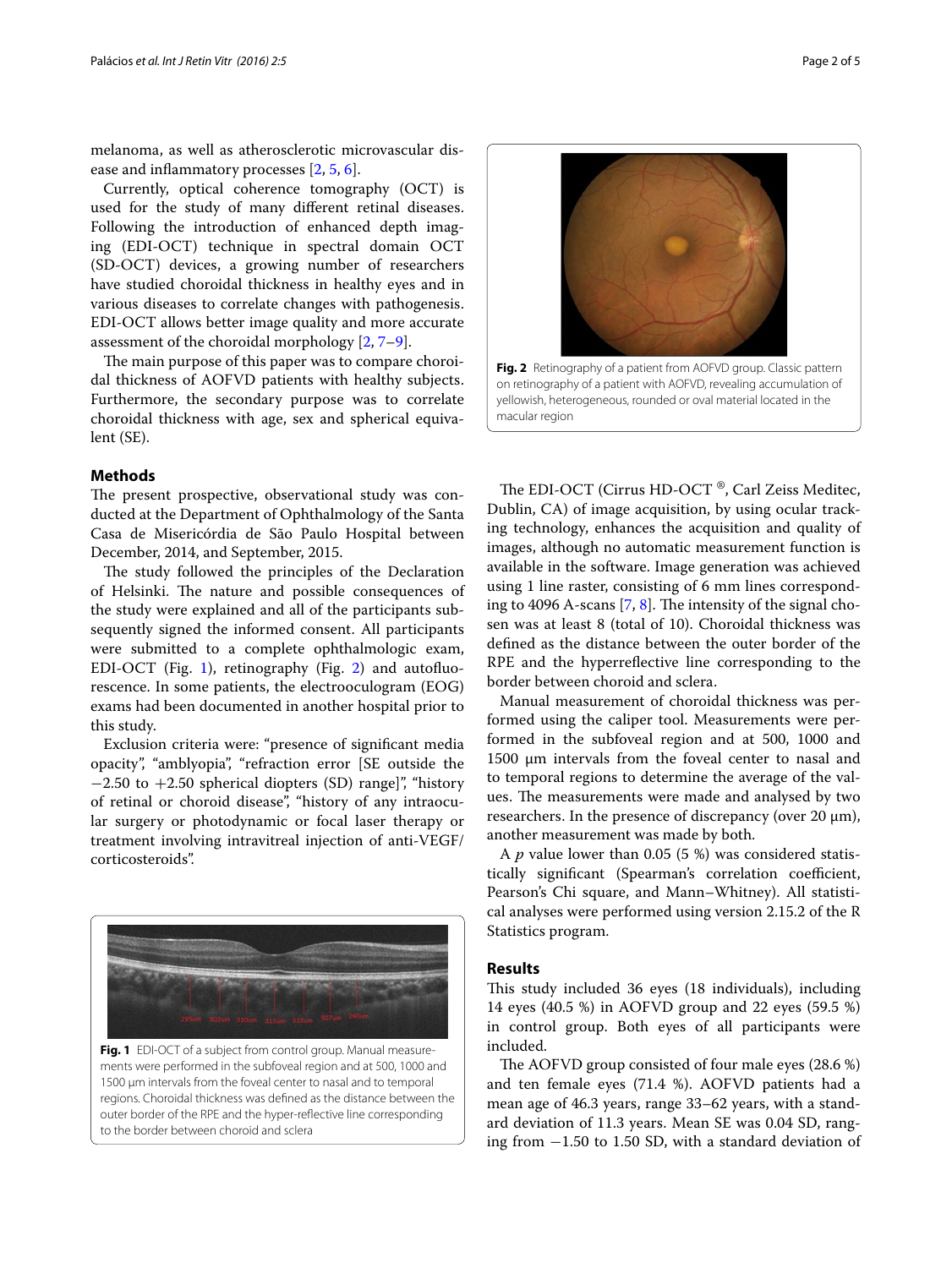1.05 SD. In AOFVD group, mean subfoveal thickness was 325.6 µm, ranging from 186 to 420 µm, with a standard deviation of  $65.5 \mu m$ . The average of thicknesses was 309.4 µm, ranging from 188 to 413 µm, with a standard deviation of 56.7 µm.

The control group consisted of 12 male eyes (54.5 %) and 10 female eyes (45.5 %). Control group had a mean age of 32.7 years, range 27–62 years, with a standard deviation of 9.7 years. Mean SE was −1.00 SD, ranging from −2.50 to 0.50 SD, with standard deviation of 1.11 SD. Mean subfoveal thickness of controls was 294.8  $\mu$ m, ranging from 213 to 481 µm, with standard deviation of 70.3 µm. The average of thicknesses was 279.4 µm, ranging from 201 to 458  $\mu$ m, with a standard deviation of  $66.1 \mu m$ .

The results revealed that both groups exhibited the same profile for gender ( $p = 0.367$ ) and spherical equivalence ( $p = 0.068$ ). But the AOFVD group had greater age  $(p = 0.003)$ .

Comparison of subfoveal thickness and average of thickness between the groups were determined by analysis of variance (ANOVA) with repeated measures in that age, spherical equivalent and gender of the patients were considered as covariates (variables of control). The results revealed that the two groups (patients and controls) have similar measures of subfoveal thickness ( $p = 0.453$ ) (Fig. [3\)](#page-2-0) and average of thickness ( $p = 0.440$ ).

In AOFVD group, men had a mean subfoveal thickness of 379.4 µm, ranging from 315 to 420 µm, with a standard deviation of  $46.7 \mu m$ . The female patients had a mean subfoveal thickness of 305.0  $\mu$ m, ranging from 186 to 420  $\mu$ m, with a standard deviation of 58.4  $\mu$ m (p = 0.023).

In control group, men had a mean subfoveal thickness of 320.0 µm, ranging from 226 to 481 µm, with a standard deviation of 74.1  $\mu$ m. Women had a mean subfoveal thickness of 260.7 µm, ranging from 213 to 356 µm, with a standard deviation of 50.8  $\mu$ m (p = 0.020).

The correlation of subfoveal thickness with age was also investigated in this study. A trend (almost reached statistical significance) for a negative correlation between age and subfoveal thickness was observed only in control group (s =  $-0411$  $-0411$  $-0411$ ; p = 0.057) (Fig. 4). This relation was confirmed by estimation of Spearman's linear correlation coefficient (s). The coefficient lies in the  $-1$  to  $+1$  range, with values close to  $-1$  or  $+1$  indicating strong decreasing or increasing correlation between the pair of correlated numeric variables, respectively.

Proportional correlation between spherical equivalent and subfoveal thickness was noted only in AOFVD group. The lower the spherical equivalent, the lower the subfoveal thickness ( $s = 0.711$ ;  $p = 0.003$ ) (Fig. [5](#page-3-0)). No significant correlation between subfoveal thickness and spherical equivalent was found in control group  $(s = -071; p = 0.8051).$ 

#### **Discussion**

AOFVD is a bilateral condition but may present with bilateral asymmetry. AOFVD is characterized by the accumulation, fragmentation and regression of yellowish subretinal material. The exact site of this vitelliform material has now been identified using high-definition OCT as situated between the interface of the internal and external segments of the photoreceptors and retinal pigment epithelium [[2,](#page-4-3) [4](#page-4-2)]. Diagnosis is reached by complete

<span id="page-2-0"></span>

<span id="page-2-1"></span>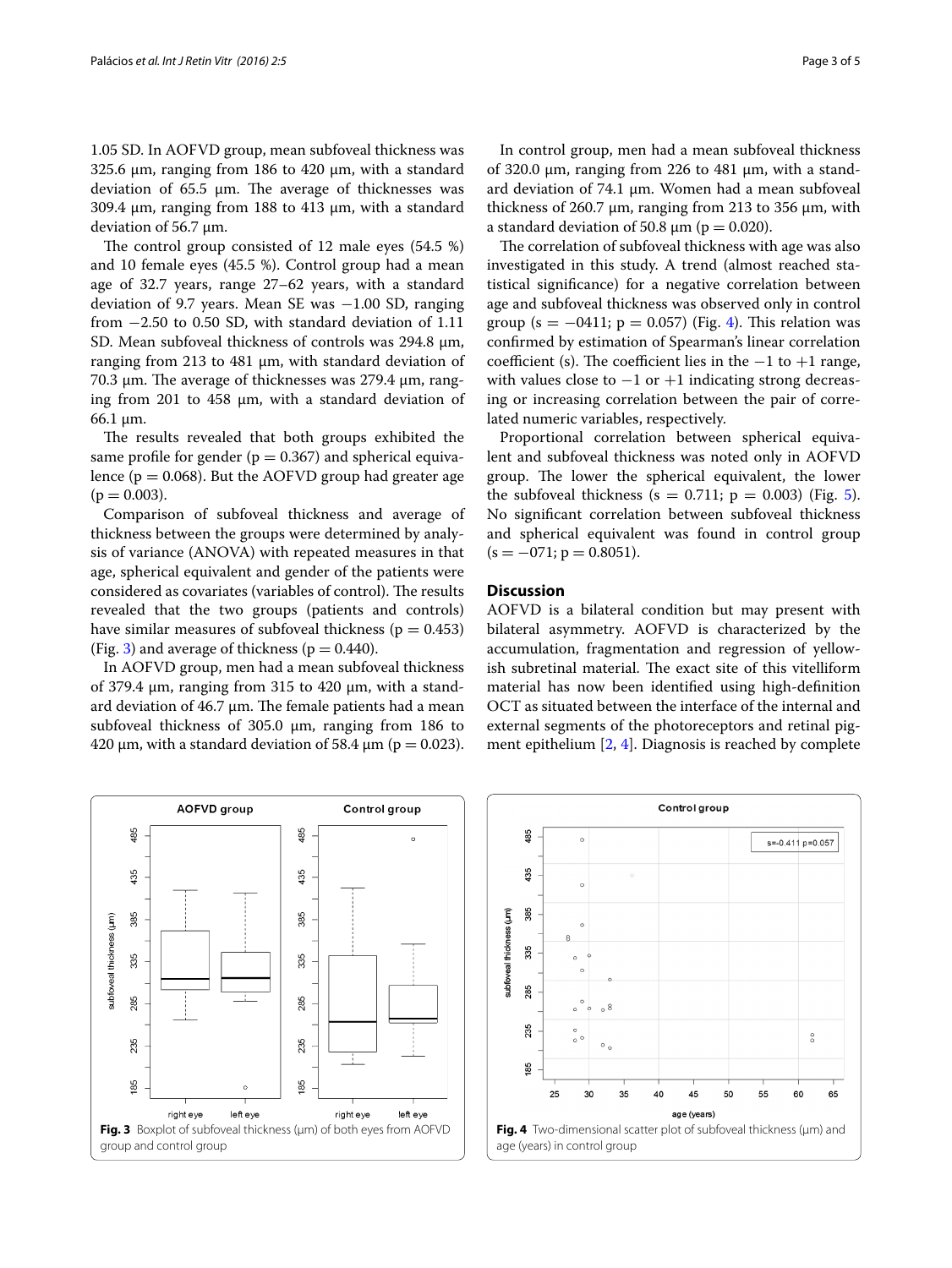

<span id="page-3-0"></span>ophthalmologic exam disclosing characteristic fundoscopic aspect, in addition to autofluorescence testing, fluorescein angiography, EOG and OCT [[1\]](#page-4-0).

In distinguishing AOFVD from Best disease, despite the similar appearance of the vitelliform lesions, the EOG values is severely abnormal in Best disease, while in AOFVD it has been documented to range from normal to slightly subnormal. Best disease usually affects children or adolescents (3–15 years old) and the vitelliform lesion is placed in the macular region [[1\]](#page-4-0). In this article, the age range of patients in AOFVD group was 33–62 years, some patients showed multifocal vitelliform lesions (Fig. [6](#page-3-1)) and also some of them have brought normal EOG exams.

Recent advances in SD-OCT allow highly detailed visualization of the choroid. Particularly through the use of EDI-OCT, the image quality of choroidal structures has improved substantially, enabling more accurate measurement of thickness [[2,](#page-4-3) [7–](#page-4-6)[9\]](#page-4-7). In the literature analyzed, mean choroidal thickness in the subfoveal region was 287.6  $\mu$ m, with a standard deviation of 75.5  $\mu$ m, showing high correlation in both eyes, decreasing in both sides of the fovea  $[8, 9]$  $[8, 9]$  $[8, 9]$  $[8, 9]$ .

Many authors have suggested that the choroid is involved in the pathogenesis of a variety of different ocular diseases. Evidence has shown significant increase in choroidal thickness in many diseases that involve the accumulation of fluid, associated with venous dilation and vascular hyperpermeability, such as CSC and PCV [\[2](#page-4-3), [5,](#page-4-4) [6\]](#page-4-5). In AOFVD, the increased choroidal thickness most likely stems from an increase in circulation and vascular dilation in the choroid. This assumption



<span id="page-3-1"></span>is consistent with studies involving indocyanine green, which revealed diffuse intrachoroidal leakage in both eyes, even when only one eye had clinically demonstrable vitelliform deposits [\[2](#page-4-3)].

Both groups (AOFVD and controls) had similar measures of subfoveal thickness ( $p = 0.453$ ) and average of thickness ( $p = 0.440$ ). These data don't corroborate the findings of other authors, that showed greater choroidal thickness in patients with AOFVD than healthy individuals [[2,](#page-4-3) [3](#page-4-1), [10\]](#page-4-9) and also bigger than some diseases such as ARMD (reduced choroidal thickness) [\[2](#page-4-3)].

Men had statistically thicker subfoveal choroid than women in AOFVD group and also in control group. This information has been previously reported in some articles, which have also described, besides thicker choroid, greater retinal thickness in men  $[11]$  $[11]$ , implying the existence of a hormonal influence. However, this finding contradicts the results of other studies [\[4](#page-4-2), [9](#page-4-7)], which failed to find a correlation between choroidal thickness and sex.

In this article, a positive correlation was found between spherical equivalence and choroidal thickness only in AOFVD group. In the literature, choroidal thickness generally decreases with more negative spherical equivalent and increasing axial length  $[8, 11-14]$  $[8, 11-14]$  $[8, 11-14]$  $[8, 11-14]$ . However, Wei et al. [\[2\]](#page-4-3), found no statistical significance when refractive error exceeded −1.00 SD to positive diopters direction, whereas choroidal thickness reduced in cases below −1.00 SD with more negative SE. Similar findings were reported by Coscas et al.  $[15]$  $[15]$  $[15]$ , who found no relation between emmetropic eyes and mildly myopic eyes but a statistically thicker choroid between these groups and highly myopic eyes. In the study by Kim et al. [\[9\]](#page-4-7), no correlation between these two variables was evident.

No relation between subfoveal thickness and age was found in AOFVD group, as well as the study of Querques